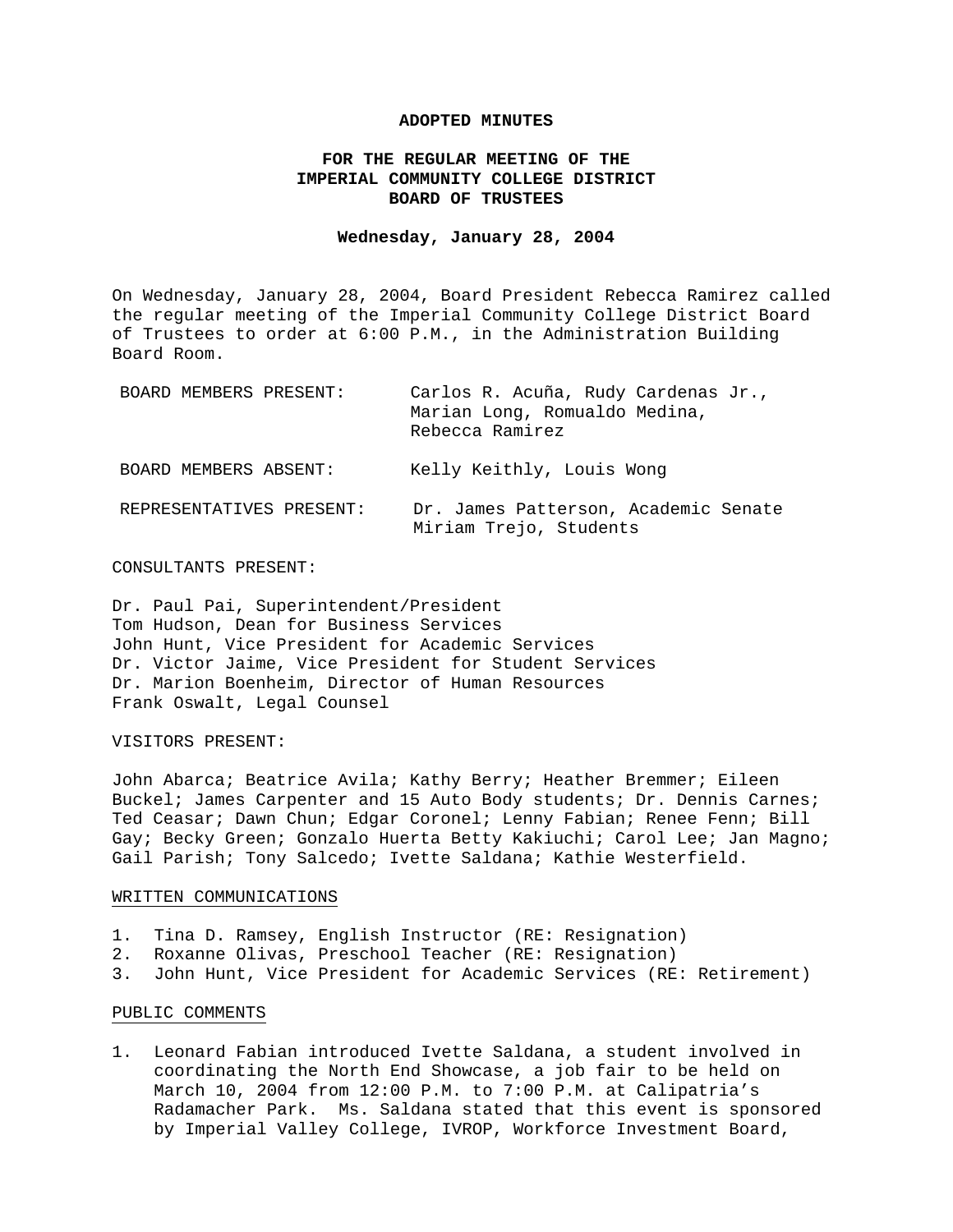Imperial County, Brawley Chamber of Commerce, and the City of Calipatria. Students will be able to meet more than 40 employers and will be given information on applying for jobs, colleges, and job training opportunities. The priority target population for this event are youth between the ages 18-24. IVC's role will be to highlight various areas of the IVC curriculum and focus on career options.

- 2. Becky Green invited the Board to the Child Development Conference scheduled for Saturday, January 31, to be held at the IVC College Center beginning at 8:00 A.M. More than 450 participants are expected to take part in the daylong activities and workshops.
- 3. Tony Salcedo, Past President of CSEA introduced the new officers for 2004-2005 which include: John Abarca, President; Carol Cortez-Ramirez, Vice President; Lisa Cross, Secretary; Betty Kakiuchi, Treasurer; Connie Smith, Public Relations Officer.
- 4. James Carpenter and 15 concerned Auto Body students informed the Board of the need for an Auto Body 72 teacher. President Ramirez referred the issue to Mr. Hunt and Dr. Pai.

# CCLC LEGISLATIVE CONFERENCE/INLAND VALLEYS' COMMUNITY COLLEGE TRUSTEE ASSOCIATION/SDICCCA ALLIANCE MEETING

Marian Long, Rudy Cardenas and Bill Gay attended the CCLC Legislative Conference held in Sacramento on January 24-26. The following information was presented:

- Marion Long chaired the Inland Valleys Group session where they interviewed 13 legislators and legislative aides. Most were well informed about the issues facing community colleges.
- The Under Funded Caucus met and 65 people participated. The group determined that CCLC would take the lead in getting equity of funding for community colleges implemented, as well as growth funding and COLA. Governor Schwarzenegger supports equalization. The importance to pass Proposition 57, the bond measure to bail out California, was stressed.
- Rudy Cardenas stated that the conference was well attended. The new Community College Chancellor Mark Drummond was very impressive. Community Colleges were treated well, budget wise, in comparison to the state college and university system.
- Well over 100,000 students at under funded community colleges throughout California were on waiting lists trying to get into classes that were bursting at the seams during the fall 2003 semester.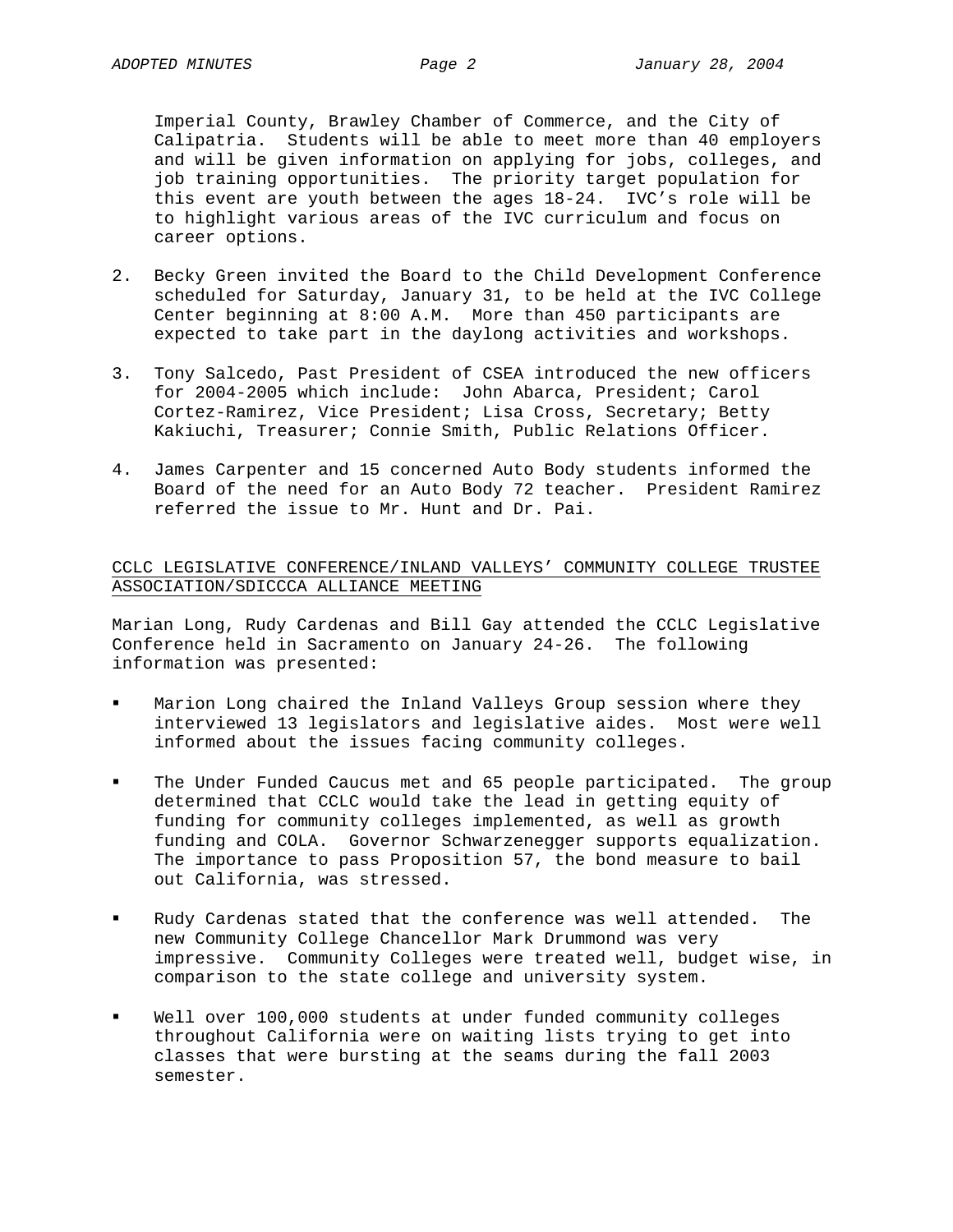## ASSOCIATED STUDENT GOVERNMENT UPDATE

ASG President, Miriam Trejo, reported the following:

- An Information Booth was available to students on January 20-21.
- Elections for Sweetheart King and Queen will take place on February 9-10.
- Black History month will be celebrated February 9-13.
- The Sweetheart Dance will take place in the College Center on January 18, with Sweetheart Coronation in the Gym during half-time activities.

# ACADEMIC SENATE UPDATE

Academic Senate President Dr. James Patterson, reported the following:

- The Academic Senate met last Wednesday for the first meeting of the spring semester.
- The Senate affirmed the recommendations of the Curriculum and Instruction Committee, which are included for action in the Board's agenda.
- An election is scheduled for three at-large Senate seats. The Senate has nine division or area representatives and nine senators elected at-large. Three at-large seats are elected each year.
- The Senate reviewed recommendations from the Senate Handbook Subcommittee regarding modifications to the bylaws.
- The Senate is working with the Director of Human Resources on several recommendations related to Faculty Service Areas, the Tenure Review process, and compensation for Adjunct Faculty.
- The Academic Senate meets on the first and third Wednesdays of each month at 2:00 P.M. in the Board Room. The meetings are open and anyone is welcome to attend.

# PRESIDENT'S UPDATE

Dr. Pai reported the following:

 Board President Becky Ramirez reported on the Community Educational Fair held at the Quechan Community Center in Winterhaven on January 22, 2004. There was great support from IVC who provided 16 booths, and Arizona Western had 5 booths. Mr.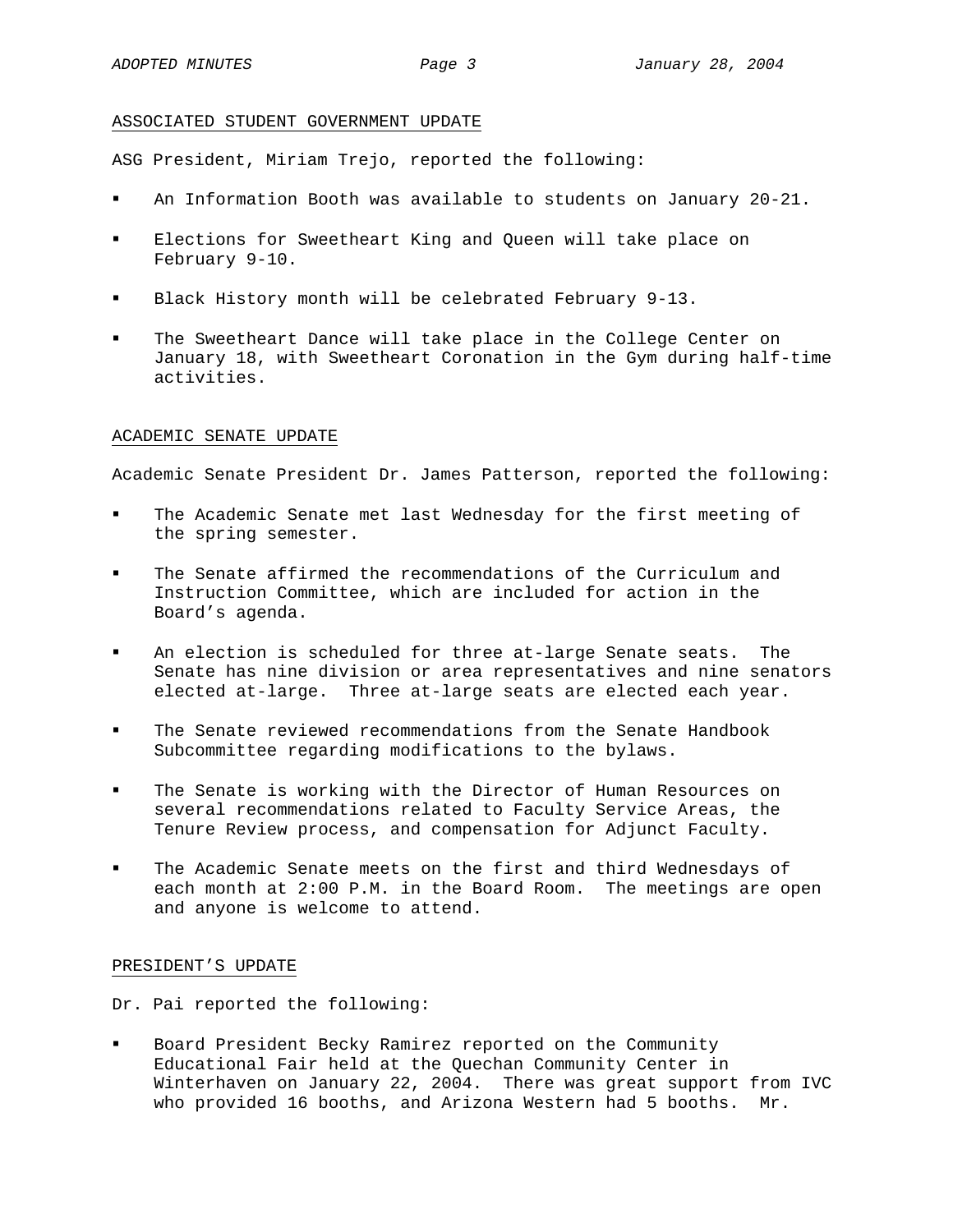Jackson, the Tribal President expressed his pleasure with the event. Everyone was thanked for their participation.

- The next Community Educational Fair will take place on March 10, at Calipatria's Radamacher Park.
- The Expanded Visioning Steering Committee will meet on Thursday, January 29, 2004, at 1:30 P.M. in Room 2131. The campus community will be able to comment on the recommendations prioritized at the Stakeholders Summit.
- The Vision 2006 Task Force meeting will take place on February 10 and 12, from 5:30 P.M. to 7:30 P.M. in Room 2131. A group of 25 community members and 25 internal staff members will refine and consolidate the vision goals.
- Spring 2004 classes started on January 20. Both head count and student contact hours enrollments are up. Signs show a constrained growth, and several classes were added.
- The SDICCCA Annual Board Dinner will be held on Wednesday, February 25, from 5:30 P.M. to 8:30 P.M., at the Barbara Worth Golf Resort. All trustees are invited to attend. The guest speakers will be the new Community Colleges Chancellor Mark Drummond, and Dr. Piedad Robertson, President of Santa Monica College and the Governor's Transition Team Member and Special Advisor to Richard Riordon, Education Secretary.
- IVC is participating in the Irvine Grant/National Council for Community and Educational Partnerships (NCCEP), along with San Diego State University, Imperial County Office of Education, College Going Initiative, Kennedy Middle School, Central Union High School District, Brawley Union High School District, and McCabe Union School District. Dr. Victor Jaime represents IVC. The project aims to articulate a common P-16 vision to increase student eligibility, admittance, and attendance at post-secondary options, to develop a countywide P-16 plan in math student success, and to develop and implement a PK-12 parent engagement.

### BOARD MEETING SCHEDULE

The Board will defer discussion of this issue until the February Board meeting.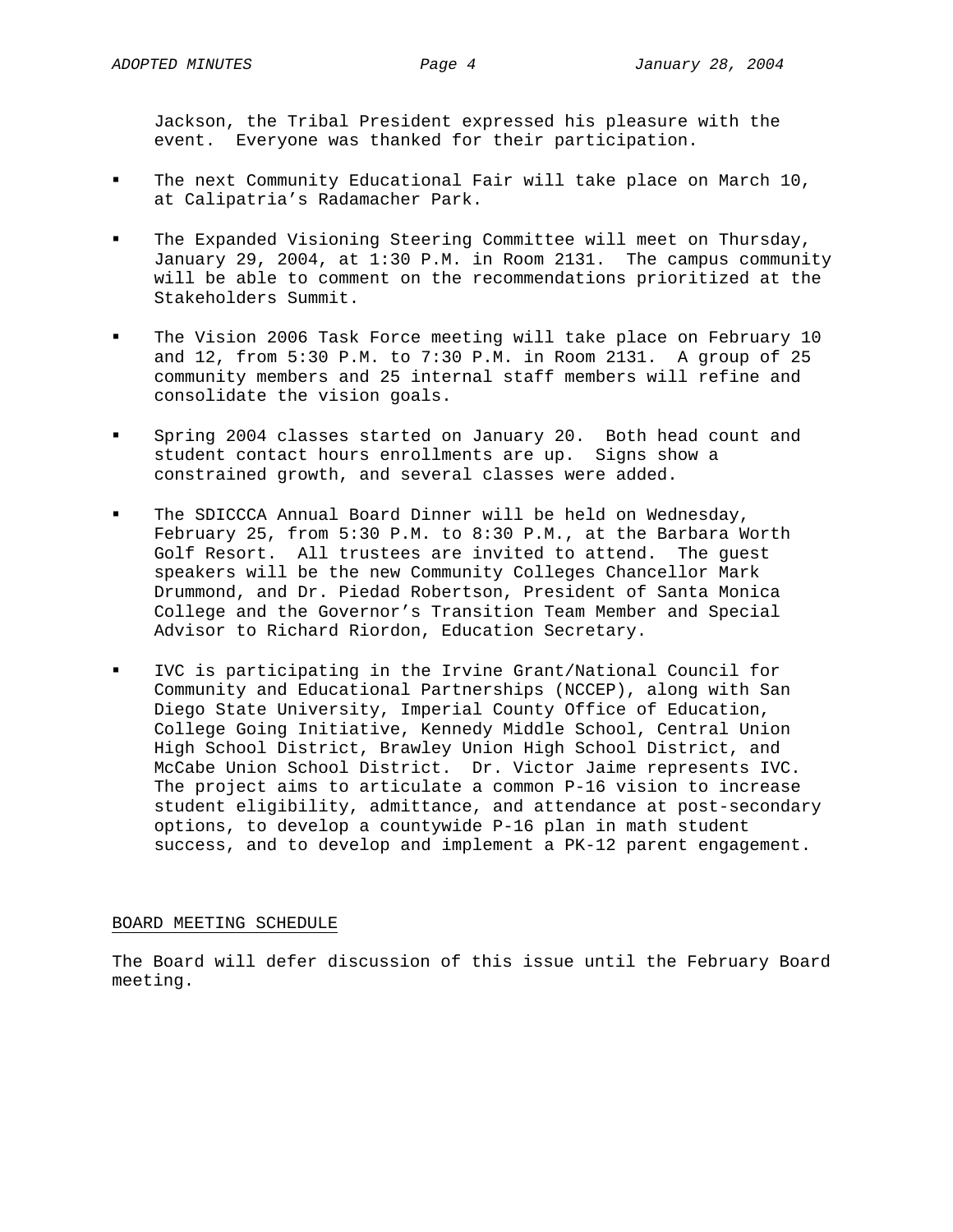M/S/C Cardenas/Medina to approve the Minutes dated December 15, 2003

M/S/C Cardenas/Medina Resolution No. 12870: **PURCHASE ORDERS**

BE IT RESOLVED that the issuance of current year Purchase Order Nos. 401510 through 401631, 4504014, and 4004028 through 4004029, inclusive are approved.

BE IT FURTHER RESOLVED that the issuance of Dummy Purchase Order Nos. 400921 through 401110, inclusive are approved.

M/S/C Cardenas/Medina Resolution No. 12871: **PAYROLL WARRANT ORDERS**

BE IT RESOLVED that Payroll Warrant Order No. 11 in the amount of \$126,444.00 and Warrant Order No. 12 in the amount of \$1,547,117.20 be ratified.

M/S/C Cardenas/Medina Resolution No. 12872: **COMMERCIAL WARRANT ORDERS**

BE IT RESOLVED that Commercial Warrant Orders on the General Fund be ratified as follows:

> 21 in the amount of \$74,064.90 22 in the amount of \$136,743.96 23 in the amount of \$1,751,585.31 24 in the amount of \$486,540.47

M/S/C Cardenas/Medina Resolution No. 12873: **QUARTERLY REPORT** 

BE IT RESOLVED that the Board of Trustees accepts the financial statements prepared pursuant to Education Code 84043, for the quarter ending December 31, 2003, and directs that copies be forwarded to the Chancellor's Office of the California Community Colleges and to the Office of the Imperial County Superintendent of Schools, as required by law.

BE IT FURTHER RESOLVED that this policy be administered in accordance with Education Code Sections 68050-68134 and 76140-76160.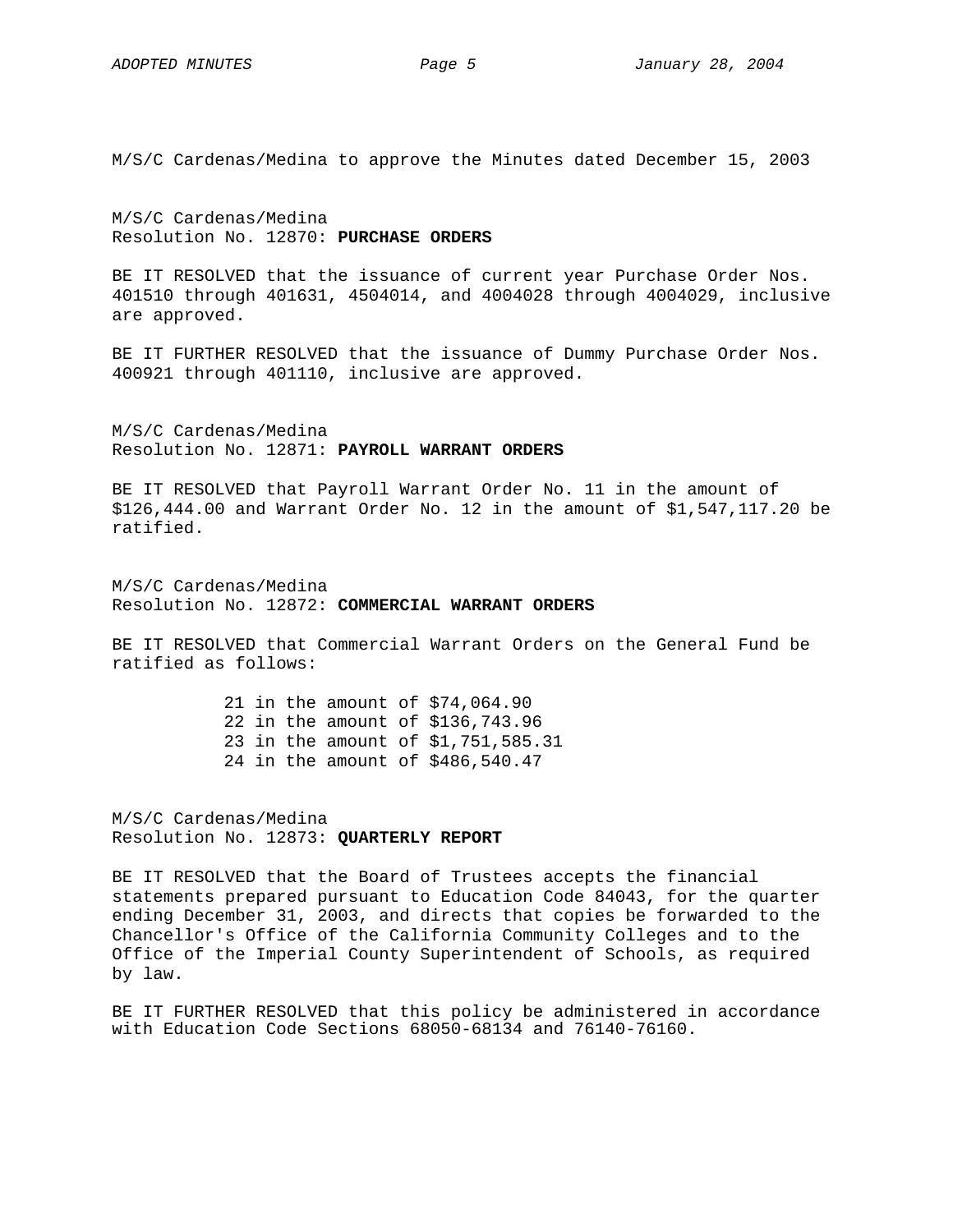M/S/C Medina/Cardenas Resolution No. 12874: **NON-RESIDENT TUITION** 

WHEREAS, statutes require each school district to set its own tuition rate on the basis of its current cost of education, or on the statewide average of the current cost of education;

BE IT RESOLVED that the tuition for out-of-state and out-of-country students be computed at \$149.00 per unit (statewide average) commencing July 1, 2004, for the fiscal year 2004-2005.

BE IT FURTHER RESOLVED that this policy be administered in accordance with Education Code Sections 68050-68134 and 76140-76160.

M/S/C Cardenas/Long Resolution No. 12875: **DELETION OF COURSES**

BE IT RESOLVED that the Board approves the recommendations of the Curriculum and Instruction Committee (11/13/03, 11/20/03, 12/4/03) and the Academic Senate (1/21/04) for the deletion of the following courses:

PIPE 38: Tig Welding PLUMB 10: Pipe Trades Organization

GERM 1A-Elementary German GERM 1B-Elementary German GERM 1-Elementary German GERM 2-Elementary German HUM 1A-The Humanities in the Western Culture HUM 1B-The Humanities in the Western Culture HUM 26-The Humanities

HA 17-Home Health Care Attendant AJ 42-Arrest SOC 49-Computers & Society DSPS 3-Survey of Campus Life for the Physically Limited ENV T 113-Safety and Emergency Response NUTR 1-Sanitation & Safety Control NUTR 3-Food Production Management NUTR 4-Supervision for Food Services NUTR 5-Modified Diets NUTR 6-Field Experience NUTR 7-Introduction to Hospitality NUTR 8-Menu Planning & Purchasing HRS 21-Humanities Division Honors Program HRS 22-Business Division Honors Program HRS 23-Behavioral & Social Science Honors Program HRS 25-Automotive and Agriculture Technology Honors Program HRS 26-English Division Honors Program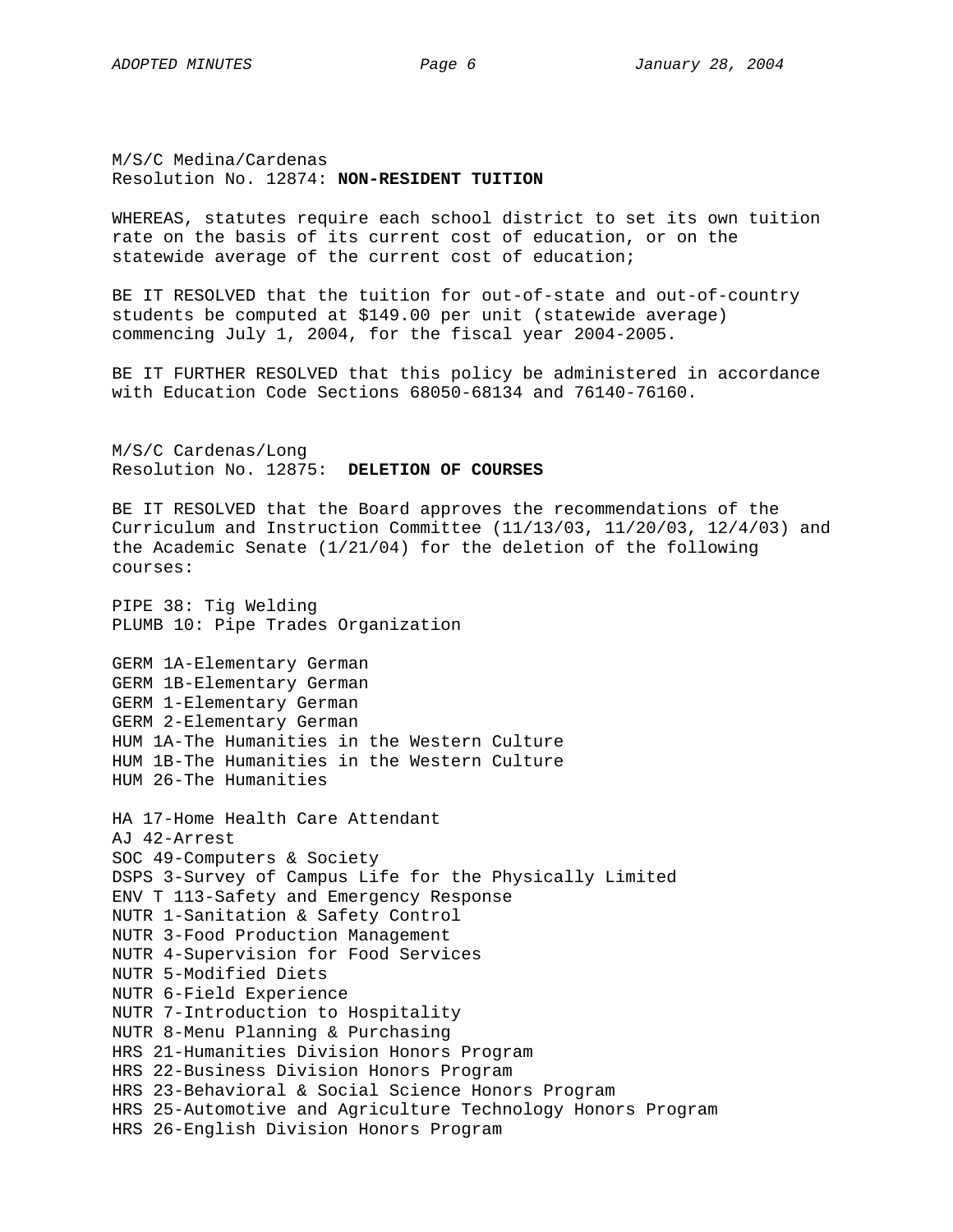HRS 27-Science Division Honors Program HRS 28-Math, Science, and Engineering Division Honors Program HRS 29-Exercise Science, Wellness & Sport Division Honors Program HRS 30-Field Study INDST 40-Vocational Education INDST 41-Humanities INDST 42-English INDST 43-Natural Science INDST 44-Social Science INDST 45-Business INDST 46-Exercise Science, Wellness, & Sport INDST 48AB-Physically Limited Program INDST 49ABCD-Individual Studies/Nursing Learning Center INDST 80-Vocational Education INDST 81-Humanities INDST 82-English INDST 83-Natural Science INDST 84-Social Science INDST 85-Business INDST 88AB-Physically Limited Program INDST 89ABCD-Individual Studies/Nursing Learning Center SPEC 51-Vocational Education SPEC 52-Humanities SPEC 53-English SPEC 54-Natural Science SPEC 55-Behavioral & Social Science SPEC 56-Business SPEC 57-Exercise Science, Wellness, & Sport SPEC 58-Supervised Tutoring SPEC 81-Vocational Education SPEC 82-Humanities SPEC 83-English SPEC 84-Natural Science SPEC 85-Behavioral & Social Science SPEC 86-Business SPEC 87-Exercise Science, Wellness, & Sport PE 4ABCD-Badminton PE 15ABCD-Physical Fitness, Advanced PE 22ABCD-Racquetball and Handball PE 40ABCD-Synchronized Swimming NURS 6-Nursing Transition Course NURS 1A (V)-Introduction to Patient Care NURS 1B (V)-Introduction to Patient Care II NURS 3A (V)-Common Health Problems II NURS 3B (V)-Common Health Problems II NURS 1A ( R )-Introduction to Patient Care II NURS 1B ( R )-Introduction to Patient Care II NURS 3A (R)- Common Health Problems II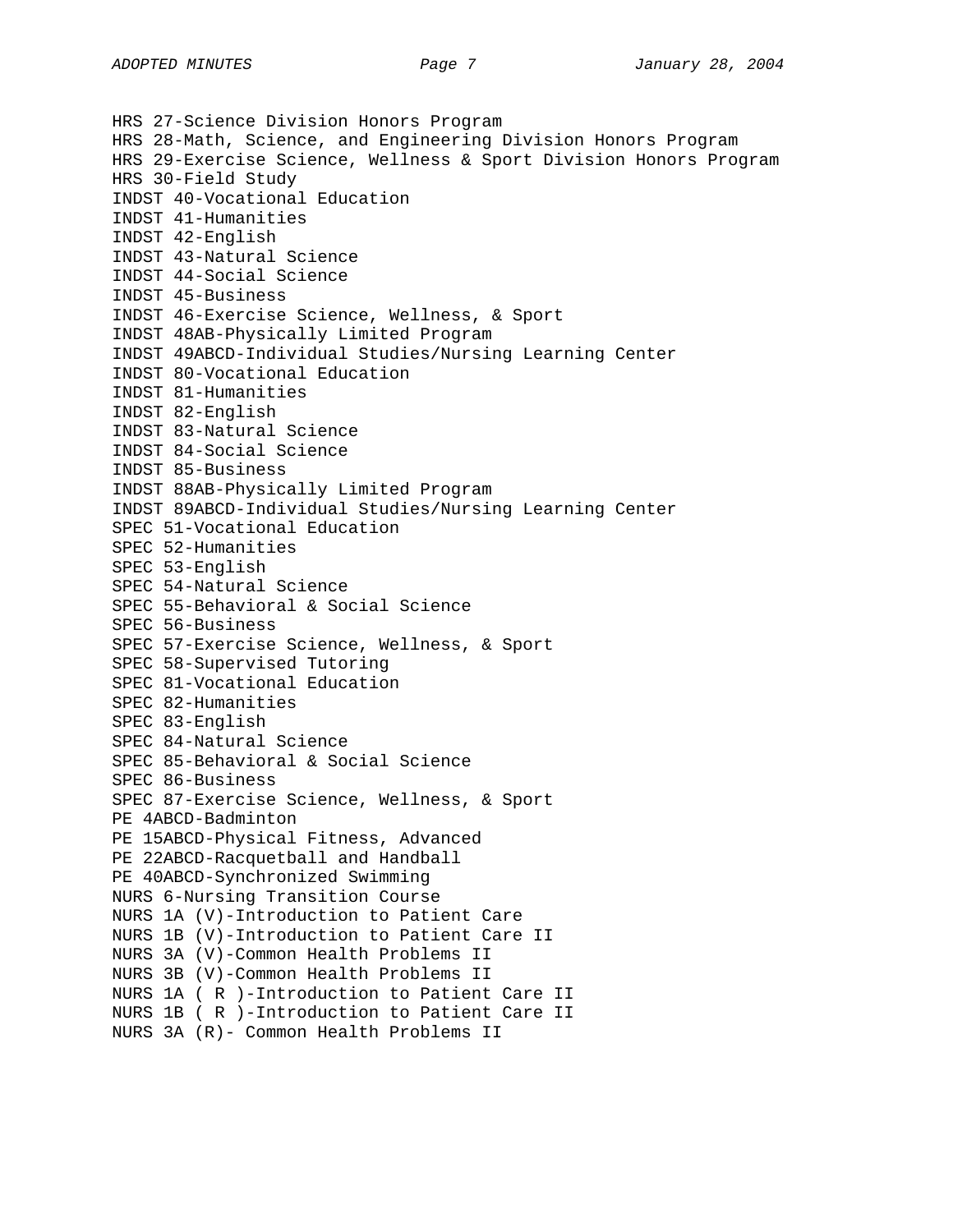NURS 3B (R)-Common Health Problems II NURS 4A(R)-Common Health Problems III NURS 2C (R)-Pharmacology II NURS 1C (V)-Pharmacology I NURS 3C (R)-Patient Care Management & Critical Thinking NURS 3C (V)-Patient Care Management & Critical Thinking NURS 2B (R)-Common Health Problems I NURS 2B (V)-Common Health Problems I NURS 2A (R)-The Maternity Cycle NURS 2A (V)- The Maternity Cycle NURS 1C (R )-Pharmacology I NURS 2C (V)-Pharmacology II M/S/C Cardenas/Long Resolution No. 12876: **NEW COURSES** BE IT RESOLVED that the Board approves the recommendation of the Curriculum and Instruction Committee (11/13/03, 11/20/03, 12/04/03) and the Academic Senate (1/21/04) adding the following new courses: CIS 050: On-Line Learning-An Orientation HIST 220-Women in American History JRN 106-Photojournalism COMM 120-Introduction Video and TV Production COMM 122-Intermediate Video and TV Production ENGL 094-High Intermediate Grammar & Composition NURS 110-Nursing Process I NURS 111-Nursing Skills Lab I NURS 112-Nursing Process Application I NURS 114-Pharmacology and Medication Administration NURS 120-Nursing Process II NURS 121-Nursing Skills Lab II

NURS 122-Nursing Process Application II

NURS 202-Psychiatric Nursing Application

NURS 212-Nursing Process Application III

NURS 222-Nursing Process Application IV as presented.

NURS 200-Psychiatric Nursing

NURS 220-Nursing Process IV NURS 221-Nursing Skills Lab IV

NURS 210-Nursing Processing III NURS 211-Nursing Skills Lab III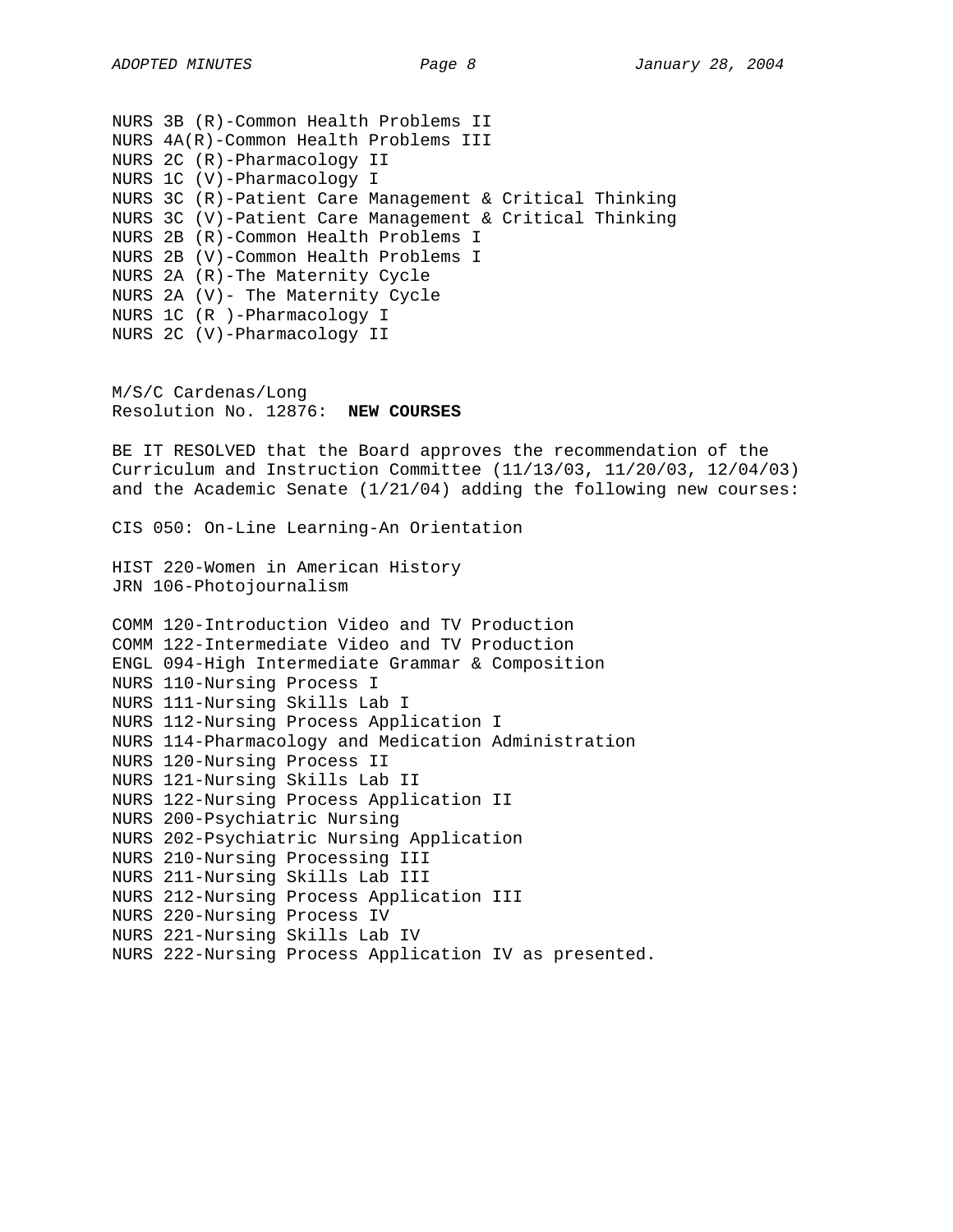M/S/C Cardenas/Long Resolution No. 12877: **TITLE CHANGES**

BE IT RESOLVED that the Board approves the recommendation of the Curriculum and Instruction Committee (11/13/03) and the Academic Senate (1/21/04) relating to the following title changes:

PIPE 38: Tig Welding PLUMB 10: Pipe Trades Organization BUS 152- Basic Keyboarding BUS 178- Business Computer Applications. CIS 106- Microsoft Word CIS 121- Microsoft Word CIS 124- Excel CIS 125- Excel CIS 128- Access CIS 132- FrontPage. ELTR 120- Electronic Devices ELTR 140- Electrical Circuits & Semiconductors. WT 210- Water Treatment Plant Operator II.

## M/S/C Medina/Cardenas to go into **CLOSED SESSION**

- 1. CONFERENCE WITH LEGAL COUNSEL: Anticipated Litigation-- Significant exposure to litigation pursuant to subdivision (b) of Section 54956.9: Three Cases
- 2. CONFERENCE WITH LEGAL COUNSEL EXISTING LITIGATION Subdivision (a) of section §54956.9) Name of cases: C. Marylynn Carlson, Case No. LM-1781-E Craig R. Luoma, Case No. 1780-E Roy Bernardi, Claim No. WCSISC2003034098
- 3. NEGOTIATIONS UNDER THE EDUCATIONAL EMPLOYMENT RELATIONS ACT Conference with District Negotiators RE: Direction for Negotiations

M/S/C to go back to **OPEN SESSION** 

Board President Ramirez stated that in Item #1 legal counsel gave a report to the Board; Item #2 two cases are now closed and a report was given on the third claim; Item #3 the Board gave direction to the Negotiating Team.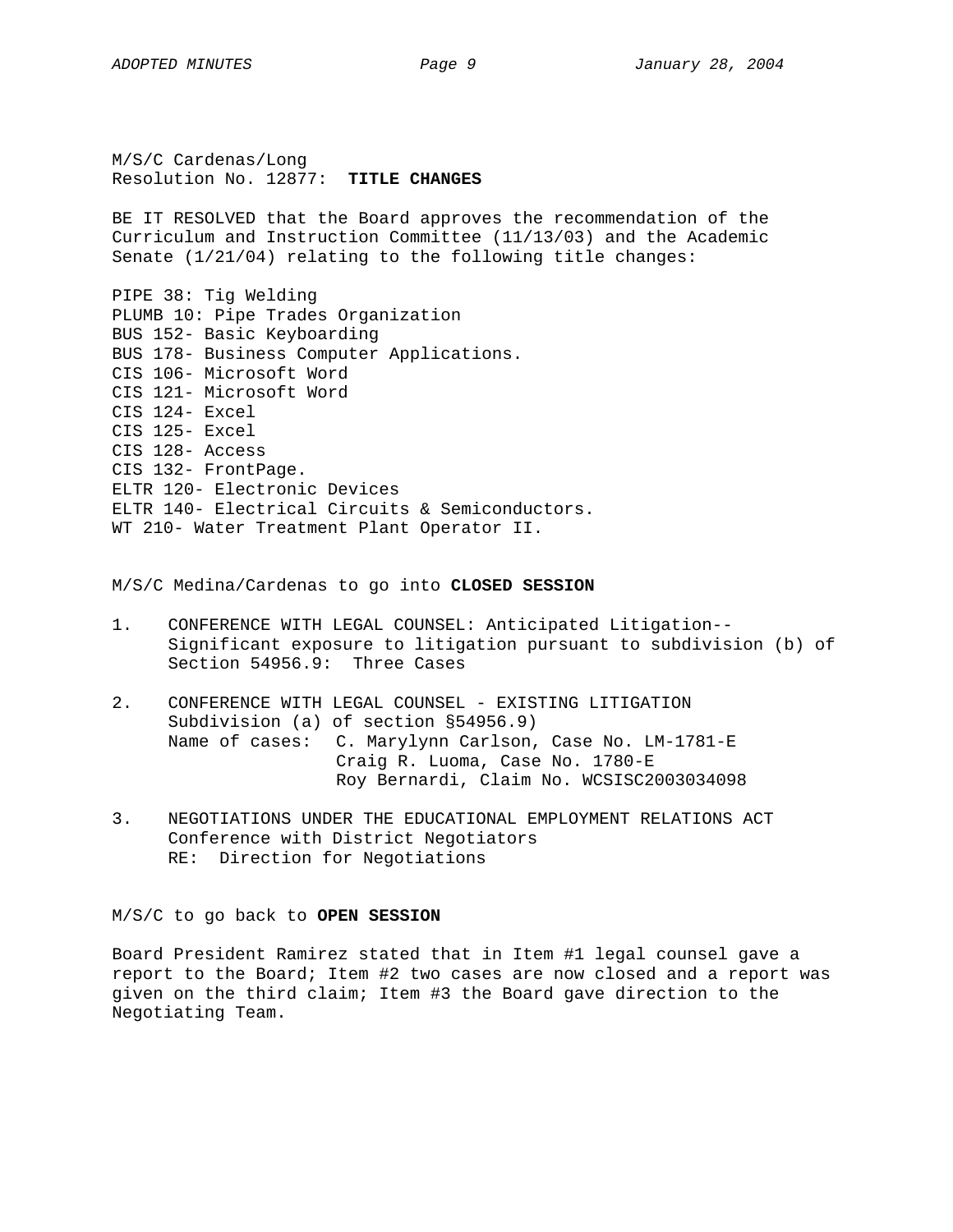M/S/C Medina/Long Resolution No. 12878: **ADMINISTRATIVE RETIREMENT** 

BE IT RESOLVED that the Board accepts, with sincere regret, the retirement of John Hunt, Vice President for Academic Services, effective July 31, 2004.

BE IT FURTHER RESOLVED that approval is given to Mr. Hunt's request for reassignment to the temporary position of Special Assistant to the President effective March 1, 2004.

NOW BE IT RESOLVED that sincere appreciation is expressed for his seven years of service to Imperial Valley College.

M/S/C Cardenas/Acuña Resolution No. 12879: **REPLACEMENT OF ADMINISTRATIVE POSITION**

BE IT RESOLVED that the Board approves the recommendation of the Superintendent/President to replace the position of Vice President of Academic Services.

M/S/C Cardenas/Acuña Resolution No. 12880: **INTERIM VICE PRESIDENT FOR ACADEMIC SERVICES**

BE IT RESOLVED that the Board approves the appointment of Dr. Marion Boenheim as Interim Vice President for Academic Services effective March 1, 2004 through July 31, 2004, or until the position is filled.

FISCAL IMPACT STATEMENT: \$1,134 per month increase over the salary of Director of Human Resources.

M/S/C Cardenas/Acuña Resolution No. 12881: **DESIGNATION OF DISTRICT NEGOTIATOR**

BE IT RESOLVED, that the Board approves the appointment of Thomas R. Hudson, Dean of Business Services, as a member of the District's negotiating team effective January 28, 2004.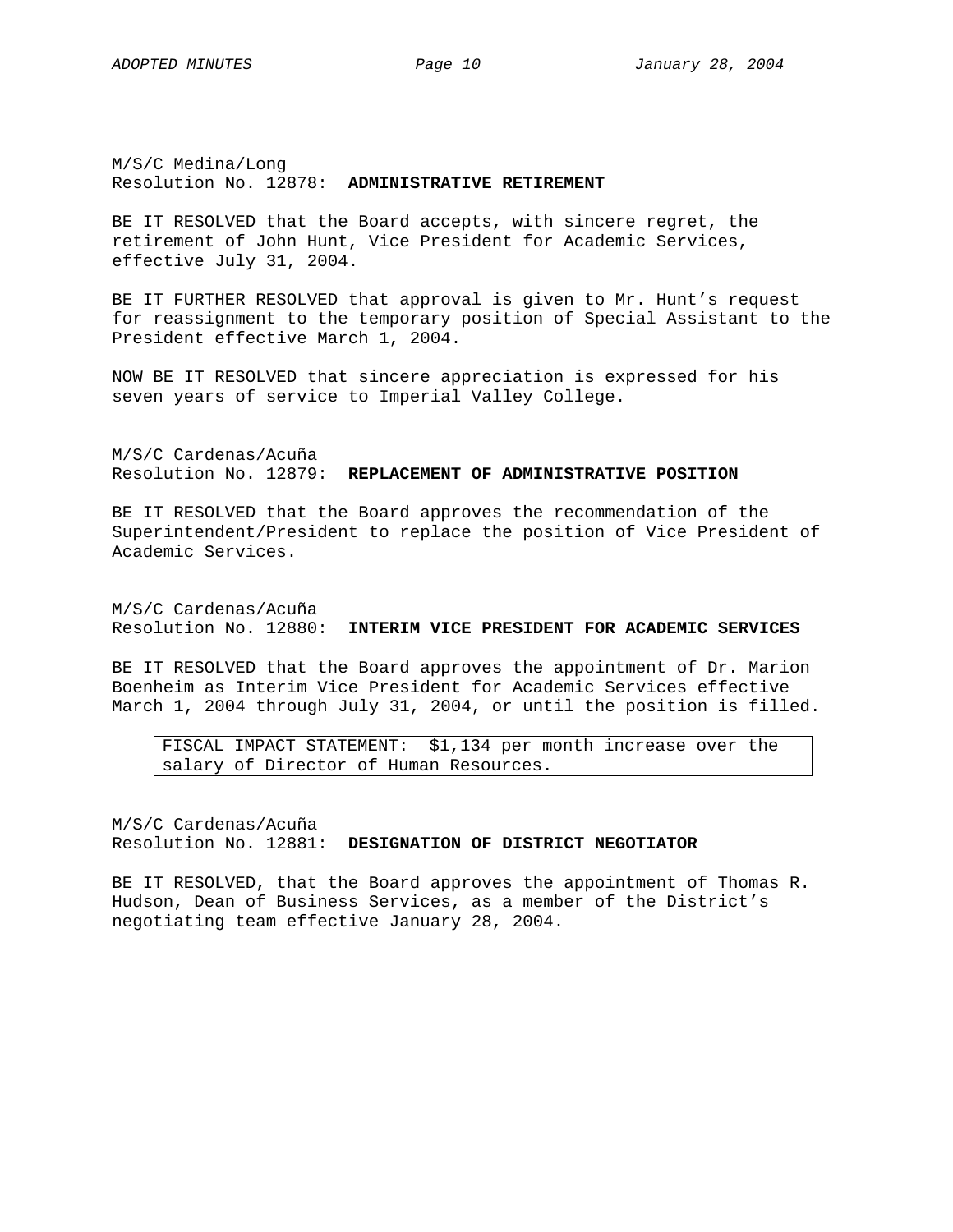M/S/C Cardenas/Acuña Resolution No. 12882: **REPLACEMENT OF FULL-TIME FACULTY POSITIONS**

BE IT RESOLVED that the Board approves the recommendation of the Chief Instructional Officer, Academic Senate Representative, and the area Division Chair in the replacement of the following full-time tenure track positions:

Biology Instructor (replacement for the position vacated by Jim Pendley)

History Instructor (replacement for the position vacated by Leon Kelsoe)

Philosophy Instructor (replacement for the position vacated by Richard Hann)

Political Science Instructor (replacement for the position vacated by Dr. Robert Wilhelm)

Reading and Composition Instructor (replacement for the position vacated by Tina Ramsey)

M/S/C Medina/Acuña Resolution No. 12883: **TENURE FOR FACULTY** 

WHEREAS the faculty listed below have fulfilled the obligations set forth in the IVC Tenure Policy:

Beatriz Avila, Transfer Counselor

BE IT NOW RESOLVED that the Board approves granting tenure to the academic personnel listed, and that they be credentialed as tenured faculty effective 2004-2005 academic year.

M/S/C Cardenas/Acuña Resolution No. 12884: **FULL-TIME TEMPORARY ACADEMIC PERSONNEL**

BE IT RESOLVED that the following academic personnel be employed for the Spring 2004 Semester on a temporary contract basis:

| NAME                | CLASSIFICATION/STEP                                                               | ASSIGNMENT                           |
|---------------------|-----------------------------------------------------------------------------------|--------------------------------------|
| Fields, Rebecca     | Appropriate Classification<br>and Step Contingent Upon<br>Verification of Records | Biology Instructor                   |
| Knaak, Manfred      | $\mathbf{H}$                                                                      | Anthropology/Geography<br>Instructor |
| Kramer, Christopher | $\mathbf{H}$                                                                      | Philosophy Instructor                |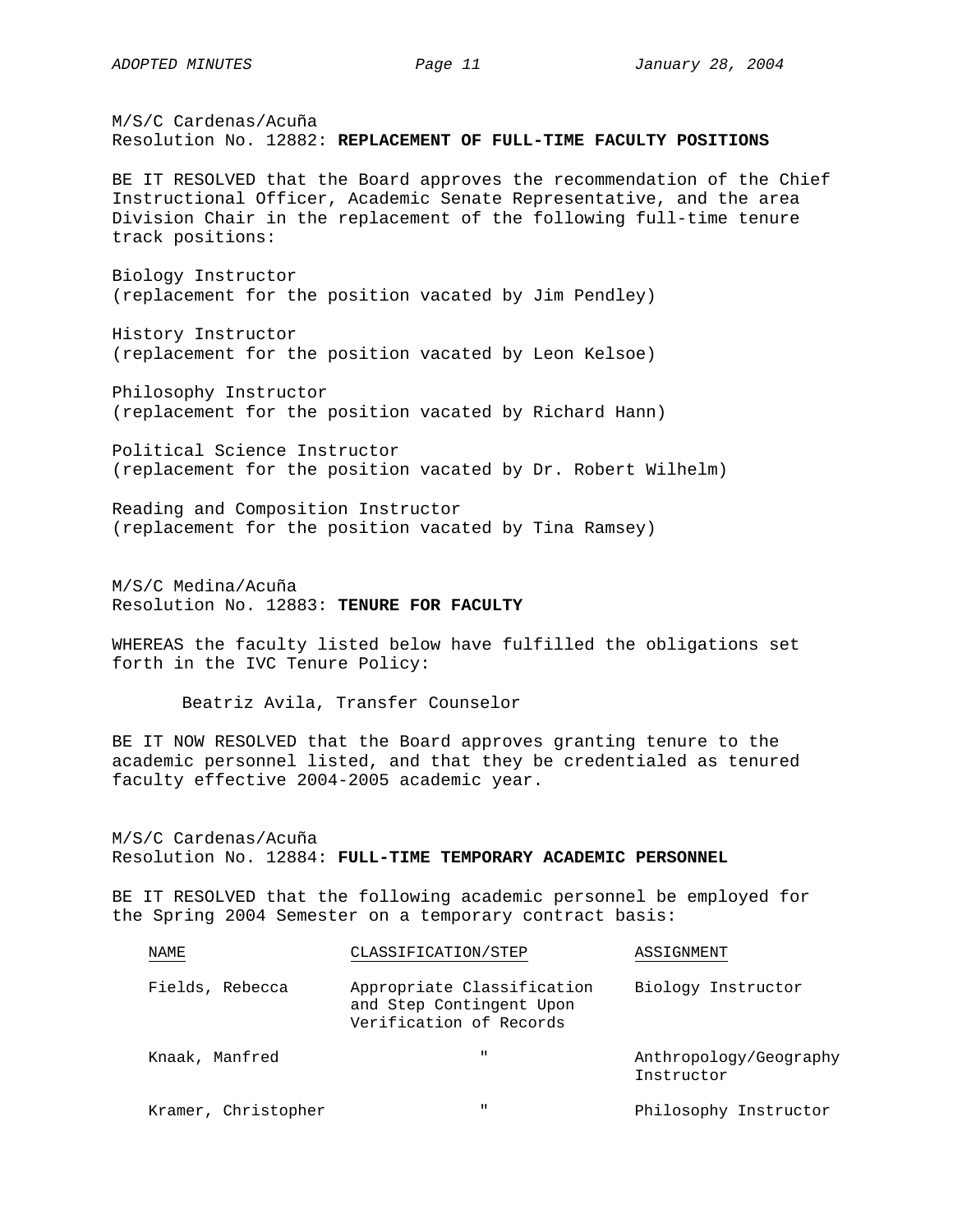M/S/C Cardenas/Acuña Resolution No. 12885: **EMPLOYMENT OF FULL-TIME TEMPORARY PERSONNEL**

BE IT RESOLVED that the Board approves the following academic personnel for employment for the balance of the 2003-2004 academic year effective January 12, 2004, as a temporary full-time contract personnel contingent upon continued funding of the grant designated:

| NAME<br>the control of the control of the | POSITION  | FUNDING | ASSIGNMENT           |
|-------------------------------------------|-----------|---------|----------------------|
| Fristrup, Carey                           | Counselor | State   | Outreach Coordinator |

M/S/C Cardenas/Acuña Resolution No. 12886: **EMPLOYMENT OF FULL-TIME TEMPORARY PERSONNEL**

BE IT RESOLVED that the Board approves the following academic personnel for employment effective January 14, 2004 through May 29, 2004, as temporary full-time contract personnel, contingent upon continued funding of the grant designated:

| NAME.          | POSITION   | FUNDING                        | ASSIGNMENT |
|----------------|------------|--------------------------------|------------|
| Williams, Jack | Instructor | Workforce<br>Investment<br>Act | Nursing    |

M/S/C Cardenas/Acuña Resolution No. 12887: **TEMPORARY ACADEMIC EMPLOYMENT**

BE IT RESOLVED that the following personnel be employed temporarily, on a part-time hourly basis, for the 2003-2004 academic year, in accordance with the hourly rate provided in Resolution No. 12565. Employment is contingent upon verification of records, credentials, continued funding of the grant indicated, and approval of the program officer:

| NAME | PROJECT POSITION | FUNDING |
|------|------------------|---------|
|      |                  |         |

Vizcarra, Margarita Counselor Federal

M/S/C Cardenas/Acuña Resolution No. 12888: **ATHLETIC COACHING STAFF**

BE IT RESOLVED that the Board approves the appointment of Vanessa Mateus as Assistant Coach for Women's Tennis for the Spring 2004 Semester at a stipend of \$1,700.00.